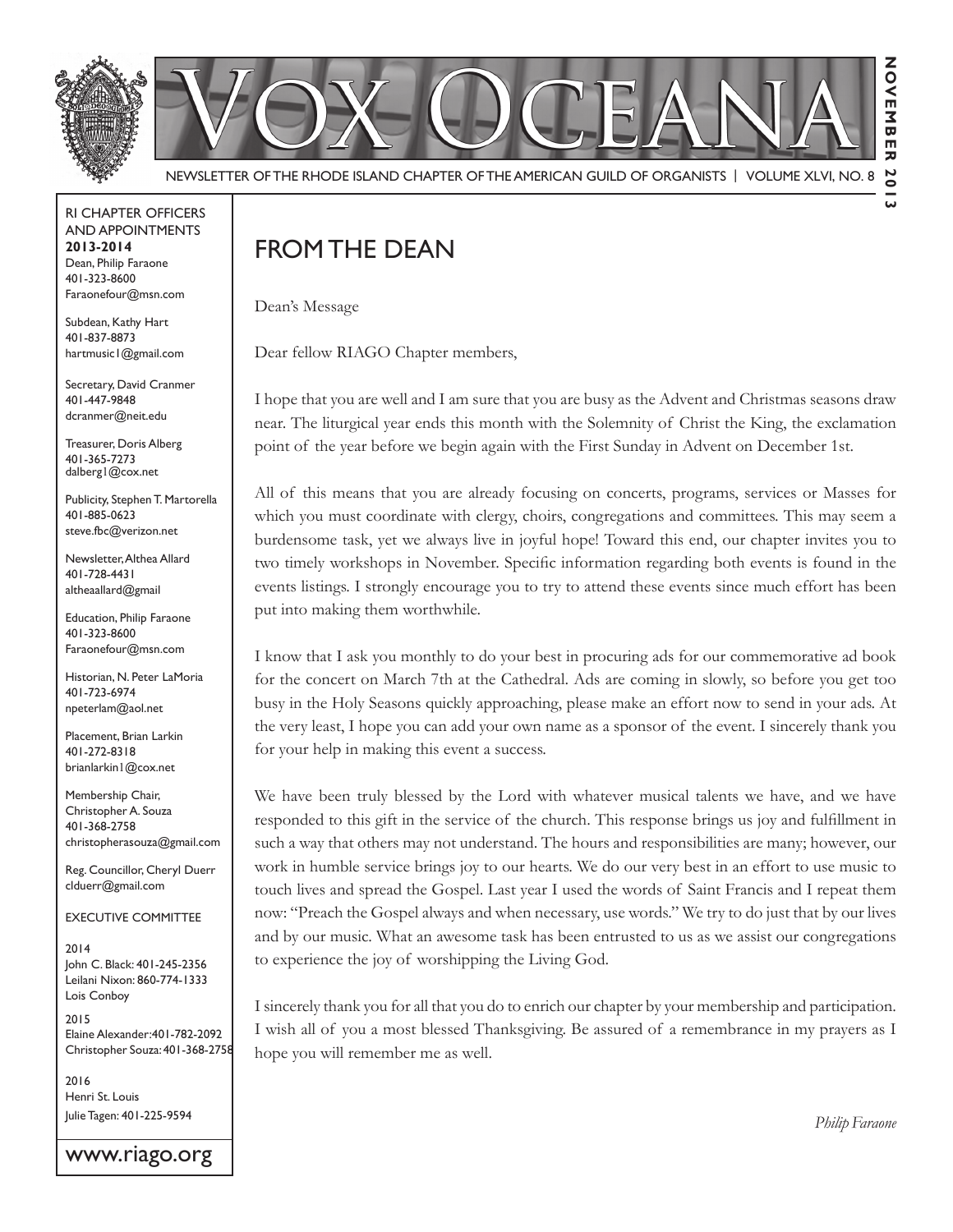## RIAGO Schedule of Events

- **Sunday, November 3 at 3:00pm: Chris Turner,** harmonica, and **Steven L. Jobe,** viola and hurdy-gurdy, with **Laura Gulley,** violin; **Rob Bethel,** cello and **Geoffrey Greene,** piano & organ playing the premiere performance of Turner's Anglia Farewell Suite and compositions by Jobe. Suggested donation: \$5. Reception follows. Newman Congregational Church, 100 Newman Avenue, Rumford, RI. 434- 4742.
- **November 3 at 4:00pm: Philip Martorella,** organist, at Gloria Dei Lutheran Church, 15 Hayes Street, Providence
- **Saturday, November 9, 10:00am-12:00pm, RIAGO event:**  Workshop on Blended Worship and Developing Good Relations with Clergy, St. Michael's, Bristol. This workshop centers on "the four Cs: Choir, Clergy, Congregation, Committees." Note change of venue.
- **Sunday, November 17 at 3:00pm, RIAGO event:** lecture/demonstration entitled "New Findings for Bach Interpretation (with a side trip to Paris)" presented by RIAGO member **Beverly Jerold,** performer and music historian who has published many articles about performance practice in national and international journals. Also, a book is in progress: *The Complexities of Early Instrumentation: Wind and Brass* (Turnhout: Brepols), forthcoming in 2014 (Musical Treatises, 3). Cathedral of Sts. Peter and Paul, Providence.

#### **Sunday November 17 at 4:00pm**: **Mark Steinbach**,

Organist and director at St. Paul's Church, Wickford, and Brown University Organist, presents a lecture and demonstration of the life and music of Anton Heiller, celebrating the composer's 90th anniversary year. Free. St. Paul's Church, Wickford. *See details on this page*.

### **REMINDER**

If you have not changed the e-mail address for newsletter submissions, please note: altheaallard@gmail.com.

Also, email to receive the letter electronically to save the world a tree and RIAGO a stamp!

### MEMBER MATTERS

Add to the Directory:

Welcome to new member **Waylon Whitley**, 66 Dana Street, Providence, RI 02906; 401-222-9322; Waylon.whitley@ gmail.com

We extend condolences to the family of **Shirley Nordquist**, who died on October 21. Shirley was organist for many years at St. Paul's Lutheran Church in Warwick, as well as organist at several other churches in the area. Donations in her memory may be directed to Bethany Lutheran Church, 116 Rolfe St., Cranston, RI 02910 or St. Paul Lutheran Church, 389 Greenwich Ave., Warwick, RI 02886. May she rest in peace.

### Steinbach Presentation, CD

In commemoration of Viennese composer Anton Heiller's 90th anniversary year, **Mark Steinbach**, Brown University Organist, and Director of Music at St. Paul's Church, Wickford, will give a presentation on the life and music of Heiller, **Sunday November 17 at 4:00pm** at St. Paul's Church, Wickford. Steinbach, who studied Heiller's music on a Fulbright Grant in Vienna, will speak and perform music of Heiller on the Stuart mechanical-action organ. The presentation is free and the public is cordially invited. Steinbach has just released a new CD, *Organ Works of Anton Heiller*, on the Loft record label. Steinbach performs Heiller's recently discovered Passacaglia of 1940 and other works on the ideal "period instrument" for this program: the 1962 von Beckerath 4-manual (keyboards) and 66-stop mechanical-action pipe organ in the reverberant acoustic of St. Paul's Cathedral, Pittsburgh, PA. The CD will be available at the presentation and at www. gothic-catalog.com or iTunes.